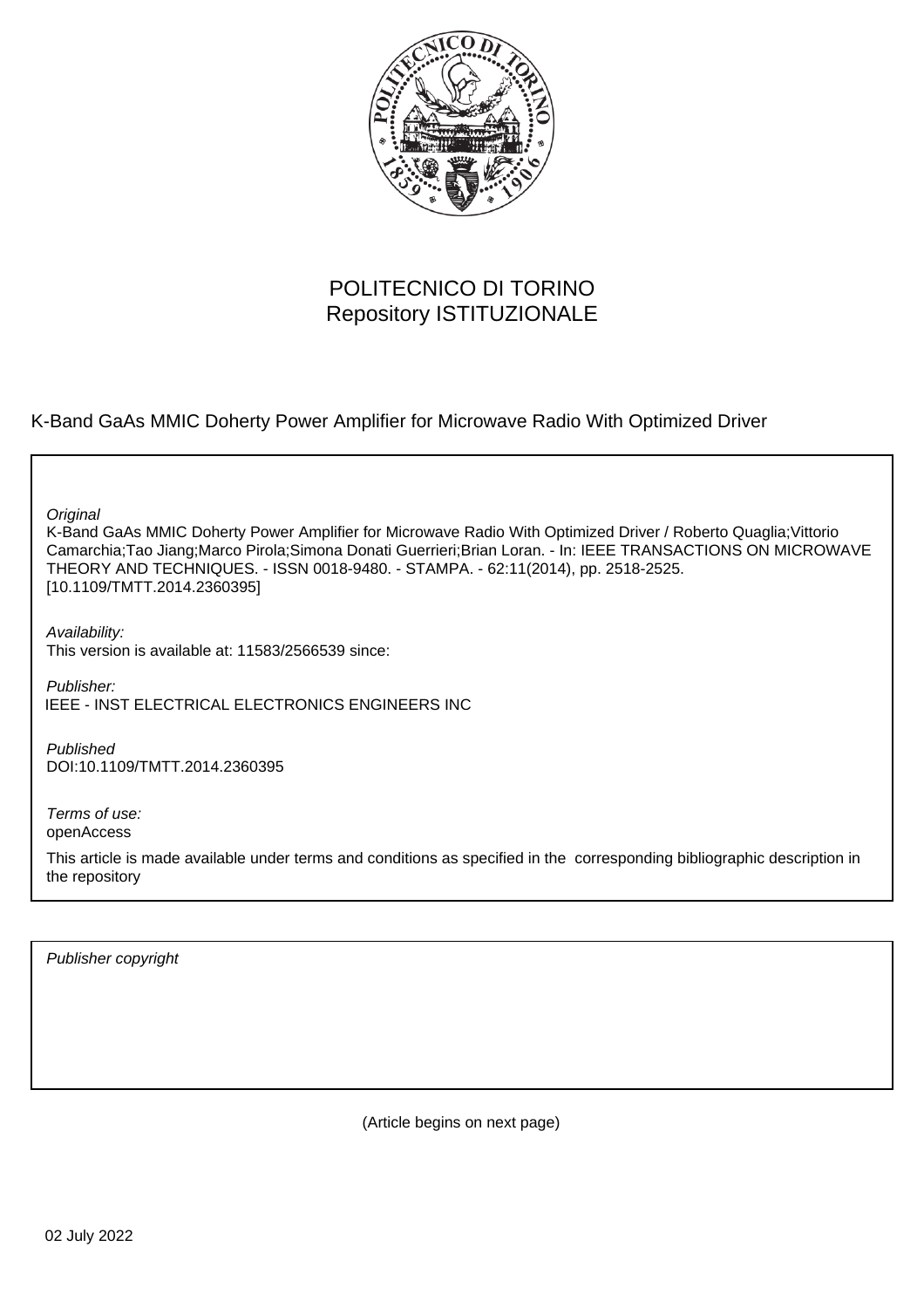# K-band GaAs MMIC Doherty power amplifier for microwave radio with optimized driver

Roberto Quaglia, *Member, IEEE*, Vittorio Camarchia, *Senior Member, IEEE,* Tao Jiang, Marco Pirola, *Member, IEEE,* Simona Donati Guerrieri, *Member, IEEE,* and Brian Loran

*Abstract*—In this paper, a Doherty power amplifier for Kband point-to-point microwave radio, developed in TriQuint GaAs 0.15  $\mu$ m PWR pHEMT monolithic technology, is presented. Highly efficient driver stages on both the main and auxiliary branches have been designed and optimized to boost gain with minimal impact on power added efficiency. The selected architecture enables a modular combination to reach higher power levels. Matching network structures have been designed, according to simple equivalent circuit approaches, to obtain the desired 10% fractional bandwidth. The fabricated power amplifier exhibits, at 24 GHz in continuous wave conditions, an output power of 30.9 dBm, with a power added efficiency of 38% at saturation and 20% at 6 dB of output power back-off, together with a gain of 12.5 dB. System level characterization at 24 GHz, in very demanding conditions, with 28 MHz channel, 7.5 dB peakto-average ratio modulated signal, showed full compliance with the standard emission mask, adopting a simple predistorter, with average output power of 23.5 dBm, and average efficiency above 14%. The measured performance favorably compare with other academic and commercial K-band power amplifiers for similar applications.

*Index Terms*—Gallium arsenide, MMICs, Doherty power amplifiers, point-to-point radio.

# I. INTRODUCTION

**MICROWAVE** point-to-point radio represents a conve-<br>hierty solution for the deployment of mobile network<br>has black when converged to wise deplotions in terms of inbackhauls when compared to wired solutions in terms of installation and maintenance costs. The adopted frequency bands span nowadays the entire microwave frequency spectrum, from 7 to 42 GHz [1]. Focusing on the power amplifier (PA), the growing request for high peak-to-average modulated signals asks for advanced solutions to enhance the average Power Added Efficiency (PAE). In fact, increasing PAE gives great advantages not only in terms of power consumption, but also concerning the simplification of the cooling setup, implying cost and weight reduction.

High efficiency PA schemes like the Doherty Power Amplifier (DPA) have been demonstrated at lower frequencies, also exploiting the promising GaN technology e.g., [2]–[4], but the trend is towards increasing the working frequency, for

R. Quaglia, V. Camarchia, Tao Jiang, M. Pirola, and S. Donati Guerrieri are with the Department of Electronics and Telecommunications, Politecnico di Torino, Torino, Corso Duca degli Abruzzi 24, 10129 Italy e-mail: roberto.quaglia@polito.it.

B. Loran is with TriQuint Semiconductors, 500 West Renner Rd., Richardson, TX.

Manuscript received XXX XX, 2014; ....... This paper is an expanded version from IEEE MTT-S International Workshop on Integrated Nonlinear Microwave and Millimetre-wave Circuits (INMMiC), Leuven, Belgium, April 2-4, 2014.

capacity improvement and apparatus size reduction. In this framework, particular interest is given to K-band, also adopted for satellite communications and radars. At these frequencies, the demonstrated power amplifiers are mainly limited to class AB parallel stages, developed in GaAs MMIC technology.

1

The aim of this work is to explore the Doherty scheme as an alternative to conventional class AB PAs for K-band (20.8 to 24 GHz) microwave backhaul. In fact, a GaAs MMIC DPA has been designed in TriQuint Semiconductor's 0.15 *µ*m PWR pHEMT MMIC process. The guidelines for the device selection and the design strategies have been presented in [5], together with preliminary simulation results. This paper, in addition to the content of [5], contains several new results: a detailed description of the design procedure, the Continuous Wave (CW) experimental characterization of the realized MMIC, and a system level characterization in K-band, that represent a significant added value and relevant scientific content.

The MMIC of this work represents one of the first examples of GaAs K-band DPAs. In fact, the work of [6] presented a DPA developed in Ku-band on GaAs MMICBlue. However, it was designed for an output power of 25 dBm, i.e., 6 dB less than in this work, and showed a limited gain of 8 dB. This paper presents a novel contribution: thanks to the careful design of the architecture, driver stages and matching networks, the fabricated GaAs DPA can be considered a promising solution for point-to-point applications in terms of gain, power and PAE levels.

The paper is organized as follows: Section II presents the design strategy, Section III shows the most important simulation results, while in Section IV the CW and system level experimental characterization results are shown. Finally, in Section V some conclusions are drawn.

### II. DESIGN

Considering the high directivity of the adopted antennas, microwave backhaul radio links require power levels on the order of a few watts to guarantee the needed coverage distance range. In the present work we present a DPA with a single power device for main and auxiliary stages, targeting an output power of 31 dBm in the 21.2-23.6 GHz band. The design has been developed utilizing for the power stage  $12\times85 \mu m$  power devices. This device, for which an accurate foundry nonlinear model is available, delivers an output power of around 29 dBm. With respect to more complex DPAs adopting combined (larger periphery) main and auxiliary units, this choice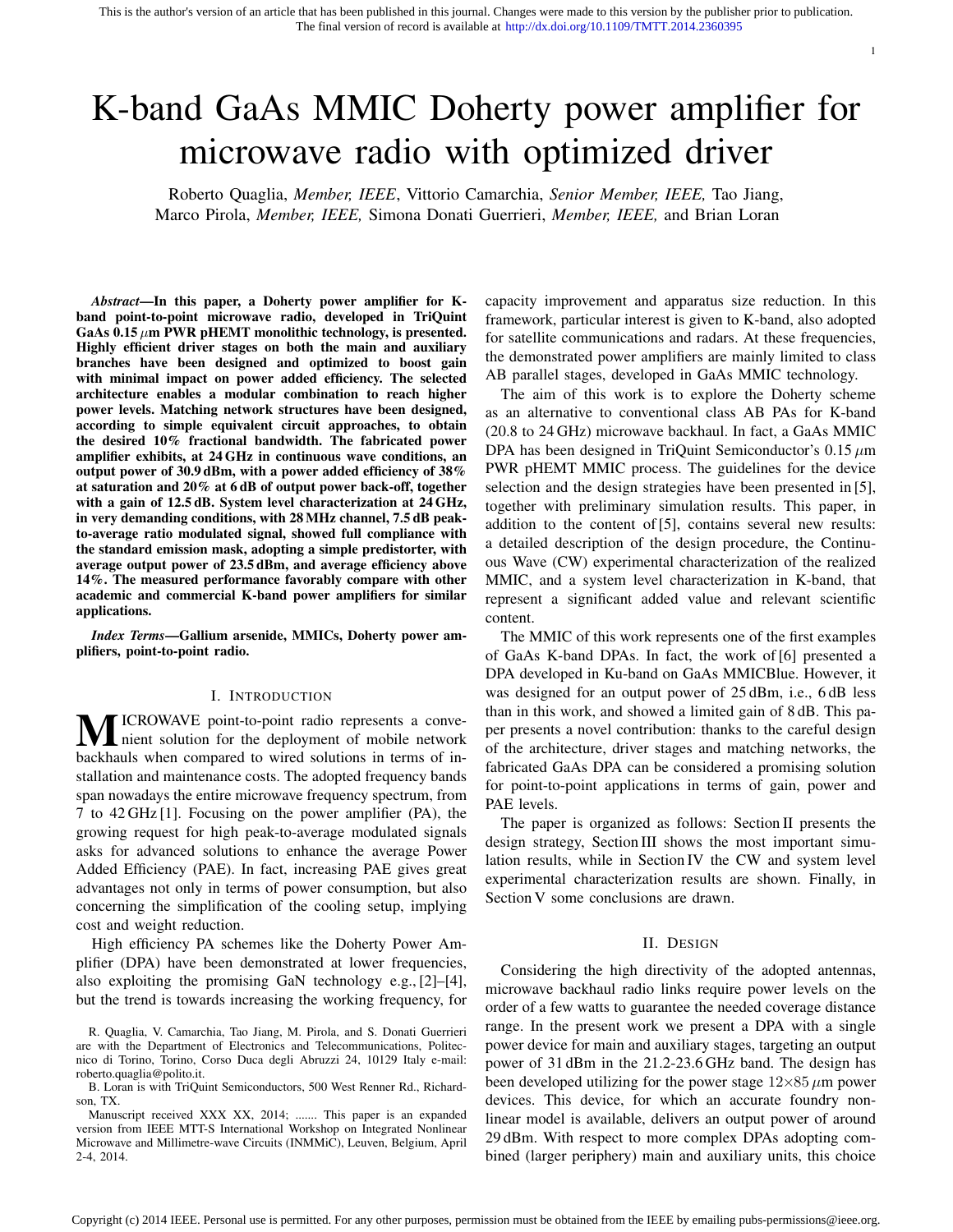

Fig. 1. Complete scheme of the DPA. Equivalent ideal lines are represented: electrical length refers to 22.4 GHz.

allows the designing, testing, and optimization of a single-cell building-block DPA with more favorable impedance levels. Once the single-cell DPA performance is assessed, higher power levels can be reached combining these single-cells using  $50 \Omega$  combiners/splitters. The complete scheme of the amplifier is reported in Fig. 1, where all the component values are indicated: the reported dimensions refer to the final layout, refined with electro-magnetic simulations. In the following, the most critical aspects of the design will be addressed highlighting the strategy adopted in the present work.

# *A. Doherty gain enhancement*

The achievement of higher gain is a crucial aspect in PAs, also considering its impact on the resulting PAE. Since, with respect to analogous combined PAs [2], DPAs suffer of gain degradation, we investigated two driving architectures, see Fig. 2, in terms of performance and complexity.



Fig. 2. Comparison between driver strategies for DPA.

Strategy (a) employs a single driver before the DPA, instead (b) adopts a driver for both main and auxiliary branches. While both schemes exhibit similar behavior in terms of gain improvement, the situation is rather different concerning the overall PAE. To compare the two schemes, we started considering an ideal DPA without driver, adopting  $12 \times 85 \mu m$  devices for main and auxiliary. According to single tone simulations, this DPA exhibits a gain  $G_{\text{DPA}}$  of 6 dB, with an efficiency  $η<sub>DPA</sub>$  of 41% and a PAE of 31% at 6dB back-off. The PAE in the two cases is evaluated as  $\text{PAE}_{a,b} = \eta_{a,b} \left( 1 - \frac{1}{G_{a,b}} \right)$ ) , where  $\eta_{a,b}$  and  $G_{a,b}$  are the overall efficiency and gain, respectively. These results allow us to evaluate the overall PAE of the scheme of solution (a): in fact, the overall gain *G*<sup>a</sup> is the product between driver's gain and  $G_{\text{DPA}}$ , while the total efficiency can be approximated as:

$$
\eta_{\rm a} = \left(\frac{1}{\eta_{\rm DPA}} + \frac{1}{G_{\rm DPA} \eta_{\rm D}}\right)^{-1},\tag{1}
$$

2

where  $\eta_D$  is the driver's efficiency: the driver is assumed as an ideal amplifier, since we are interested in a comparative analysis. The resulting overall PAE is plotted vs. drivers' efficiency in Fig. 3 (dashed lines), for different drivers' gain values.



Fig. 3. Total PAE of DPA with driver vs. driver efficiency, for different driver gains. Strategy (a): dashed lines. Strategy (b): solid lines. Ideal DPA PAE without driver: solid horizontal line.

The assessment of the 6 dB OBO PAE for the scheme of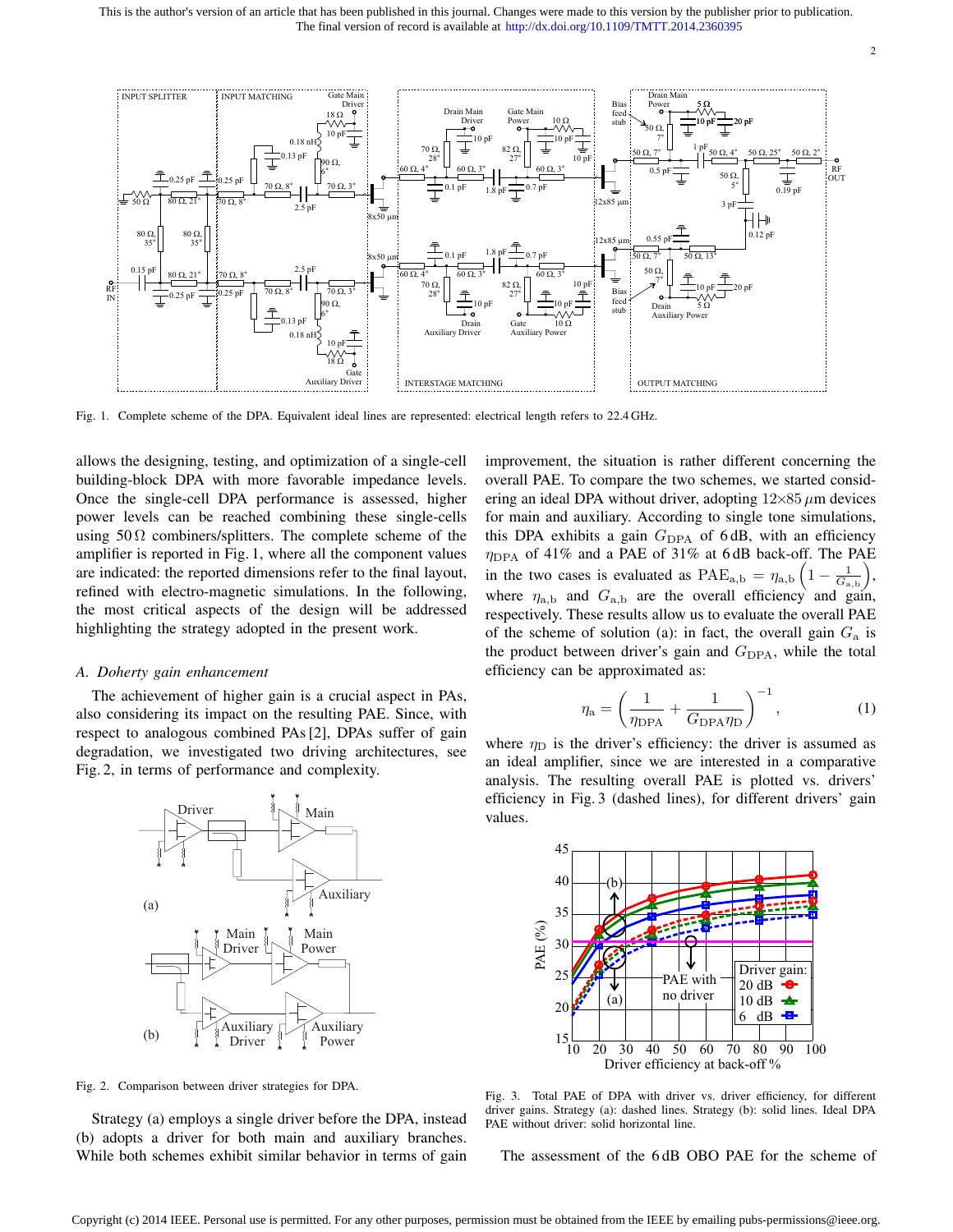3

Fig. 2(b) requires some assumptions and additional data. In particular, the overall PAE is the PAE of the main branch only, i.e., the cascade of the driver + the  $12\times85 \mu m$  device on load condition before DPA break point, multiplied by a factor *β <* 1 that accounts for power lost due to auxiliary stage non-ideal behaviour. Single tone simulations have been performed on the  $12\times85 \mu$ m device loaded with double real impedance load with respect to the optimum one, i.e., the load ideally seen by the main device before auxiliary turning-on. At an output power 6 dB lower than the DPA maximum output power, the HEMT shows a gain  $G_H$  of 8.7 dB and an efficiency  $\eta_H$  of 52%. Then, the overall gain  $G<sub>b</sub>$  has been evaluated as the product of the driver's gain and *GH*, and accounting for the splitting factor of the input divider, set at 2.7 dB for coherence with the other scheme. The overall efficiency can be approximated as:

$$
\eta_{\rm b} = \beta \left( \frac{1}{\eta_{\rm H}} + \frac{1}{G_{\rm H} \eta_{\rm D}} \right)^{-1} . \tag{2}
$$

With  $\beta = 0.85$ , a value obtained from preliminary simulations on this structure, the overall PAE is plotted in Fig. 3 (solid lines).

Observing Fig. 3, it can be noticed that solution (b), always offers higher PAE than (a). Moreover, a higher PAE than DPA without driver (horizontal line in the figure) is obtained for lower driver efficiencies. For example, to provide PAE enhancements using a 6 dB gain driver, scheme (b) just needs a 20% efficiency (see blue solid line in Fig. 3), while, in scheme (a), a 40% efficiency is required.

Solution (b) has hence been adopted, also considering its advantages in terms of output power and linearity. In fact, the auxiliary power device is biased in class B/AB since the auxiliary driver, biased in class C, is responsible for correctly turning-on the auxiliary branch [4]. On the other hand, solution (b) requires a more complex layout, and an increased number of different bias voltages. Concerning the driver amplifiers, a  $8 \times 50 \mu$ m device has been chosen since it is able to deliver, before its compression, the input power needed to fully drive the main and auxiliary  $12 \times 85 \mu$ m power devices.



Fig. 4. Output equivalent reactive network of the  $12\times85 \mu m$  device and DPA output matching strategy.



Fig. 5. Simulation setup for the design of output matching networks.

# *B. Matching strategy*

The intrinsic drain optimum load of the power device, extracted from simulated load-pull on the non-linear model, resulted in  $R_{\text{opt}} = 20 \Omega$ , the value hence adopted for the characteristic impedance of the Doherty impedance inverter *Z*<sub>0</sub>. The common load *Z*<sub>L</sub> = 10 Ω requires a final output matching to reach the external 50  $\Omega$ . To design the main and auxiliary output matching networks, the device has been approximated in the operative frequency band adopting the equivalent circuit shown in Fig. 4, that is a representation of the optimum load reactance obtained from load pull analysis. The approach has been to absorb the device output elements



Fig. 6. Circuit diagram of output matching networks: main (a), auxiliary (b).



Fig. 7. Simulated  $Y_{IN}$  vs. frequency for the main and auxiliary cases (a). Simulated  $\Gamma_{\text{OUT}}$  for the auxiliary in "off" condition.

into an equivalent impedance inverter for the main (i.e., a  $\lambda/4$ , 20  $\Omega$  equivalent line), and into a  $\lambda/2$ , 20  $\Omega$  equivalent line for the auxiliary, see Fig. 4. The simulation setup of Fig. 5(a) has been used for the design of the main output matching, setting  $R_{\rm L}$  at 10 and 20  $\Omega$  and evaluating  $Y_{\rm IN}$ , to account for the Doherty load modulation. For the auxiliary case, the setup of Fig. 5(a) has been adopted for simulating the saturated power condition, with  $R_{\rm L}$  at 20  $\Omega$ , while the scheme of Fig. 5(b) has been employed to set  $\Gamma_{\text{OUT}}$  close to open circuit when the auxiliary is off. The resulting main and auxiliary matching network are shown in Fig. 6(a) and Fig. 6(b) respectively.

The simulated  $Y_{IN}$  is reported in Fig.7(a). It can be noticed that, for the main, the load variation vs. frequency ranges between 18 and 26  $\Omega$  at saturation and between 34 and 46  $\Omega$ at back-off, while for the auxiliary it remains almost constant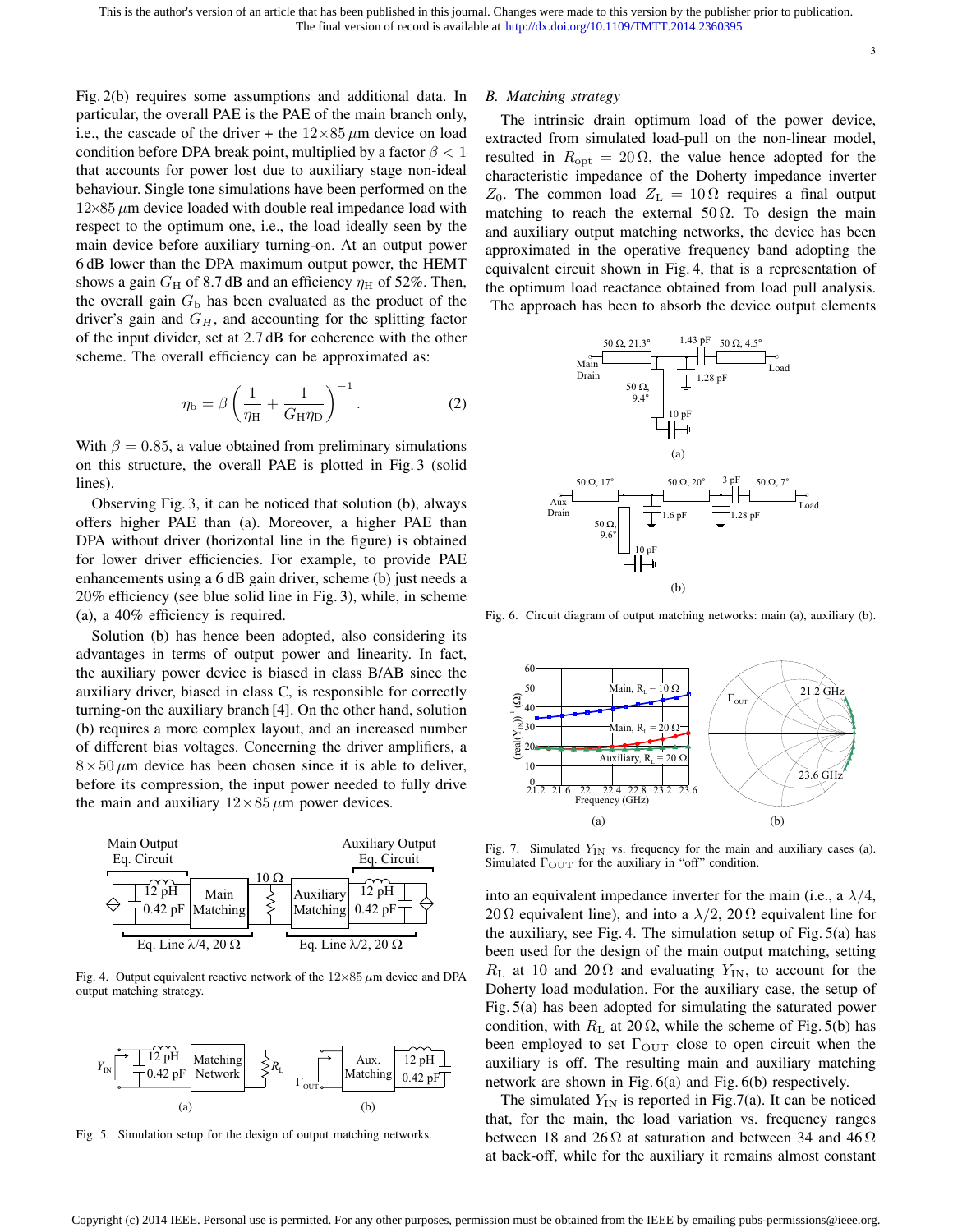4

around 20  $\Omega$  in the whole frequency range (Fig.7(a)). The ratio between saturated and back-off main load is almost constant, guaranteeing good load modulation. Finally, in Fig. 7(b) the  $\Gamma_{\text{OUT}}$  of the auxiliary in "off" state is shown. The obtained impedance transformations have been considered reasonable in the design frequency range.

In both solutions, no harmonic control has been explicitly enforced, to avoid resonant effects, even if the second harmonic termination has been monitored to avoid detrimental effects on the efficiency.



Fig. 8. Equivalent circuits adopted for interstage matching design.



Fig. 9. Interstage matching design procedure.

The interstage matching networks have been designed adopting a simplified procedure. The input of the power device and the output of the driver device have been approximated, in the band of interest, by linear equivalent circuits extracted from simulated load-pull, as reported in Fig. 8.

Main and auxiliary devices operate in different conditions, and therefore optimum narrowband performance could be achieved using different equivalent device representation. However, given the large bandwidth considered, and the significant process variation impact at the design frequency, the same equivalent circuit has been adopted for the two branches. This allowed to preserve symmetry, and to improve the robustness to phase deviations between the two stages. As a consequence, the sources of phase misalignment should be limited to the output combiner and the branch-line splitter. The matching strategy has been based on the procedure described in [7], in particular for a  $4<sup>th</sup>$  order filter, (see Fig. 9). At first, a low-pass to band-pass transformation has been adopted yielding a Chebychev filter. Finally, through two Norton impedance transformations, the desired impedance matching, maintaining the same filter response and bandwidth, has been derived. In our case, the low-pass equivalent structure topology has been preferred in order to absorb the devices' equivalent elements within the filter. The lumped elements present in the interstage matching network have been substituted by integrated capacitors and transmission lines.

The input section of the amplifier includes a pre-matching network of the driver devices' input to  $50 \Omega$ , and a semilumped branch-line divider realized through capacitive-loaded transmission lines.

# III. SIMULATIONS

Broadband loop stability has been analyzed adopting linear models at suitable bias points, accounting for the device selfbiasing in nonlinear operation. Crucial device parameters have been swept to evaluate the effect of process deviations and model inaccuracies. Pad/bond-wires/external bias-tee models have been added to simulate low-frequency behaviour. The power stages evidenced two critical frequency bands around 7- 8 GHz and 0.8-1 GHz. This issue has been solved, on one side, by the insertion of shunt resistors (with a series DC-block) in parallel to the DC-bypass capacitors at drain and gate, and on the other hand by a proper dimensioning of the drain feed stub lengths (highlighted in Fig. 1) of the power stage. The modification of the stub lengths had a small influence on the matching conditions, however the necessary correction could be achieved by tuning the other output combiner elements. For the driver stages, reasonable stability margins have been obtained by introducing a series resistor in the gate path before the by-pass capacitor. Regarding robustness to process variations, Monte Carlo simulations of the building blocks and of the DPA have been carried out. Some structures revealed the need of a trade-off between sensitivity and loop stability margins. Since the main goal of the design is to prove the potentialities of GaAs DPAs in K-band and of the employed solution for gain enhancement, we decided to accept a higher sensitivity to process variations, hence assuring good stability margins. In particular, the drain feed stubs have a big influence on the loop gain trajectory, and the proper selection of their lengths permitted to guarantee large phase margins. On the other hand, this choice brings along a detrimental effect on the design sensitivity. A more accurate analysis regarding robustness and bandwidth improvements could be carried out in the engineering phase of the product. However, to minimize other causes of dispersion, symmetries have been ensured wherever possible, for example adopting identical input and interstage matching structures for the main and auxiliary stages. Electro-Magnetic (EM) simulations have been extensively employed, in particular for the design of the output combiner, where the coupling at the junction of the main and auxiliary branches has to be carefully assessed. In fact, as it can be noticed comparing the circuit diagrams of Fig. 1 and of Fig. 6, the final dimensions of lines and capacitors have been significantly re-tuned in the full schematic. Notice also that all the results presented in this section have been obtained with EM-simulated passive blocks.

The scattering parameters have been evaluated for different bias points, see Table I for a bias reference map. The drain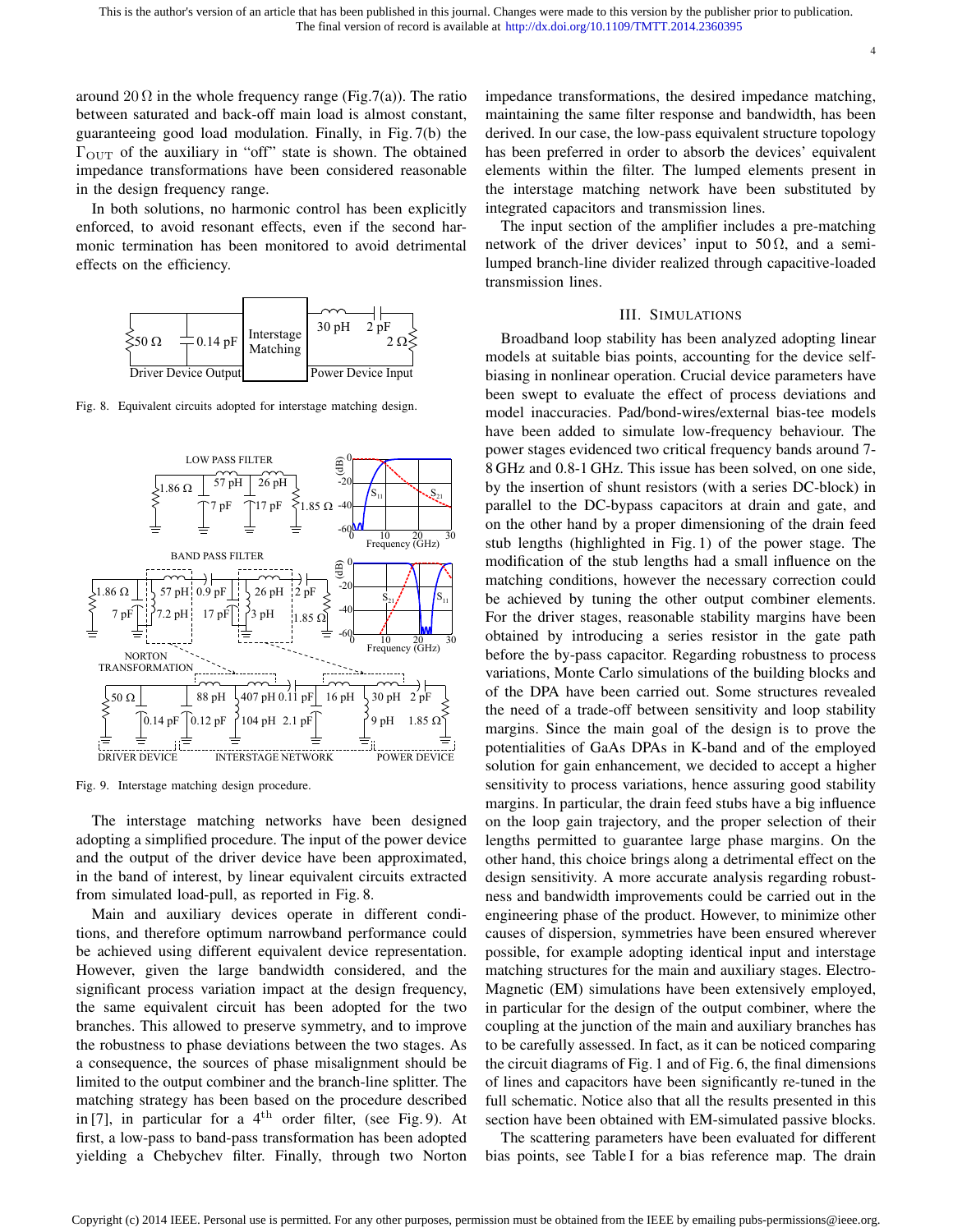This is the author's version of an article that has been published in this journal. Changes were made to this version by the publisher prior to publication. The final version of record is available at http://dx.doi.org/10.1109/TMTT.2014.2360395



Fig. 10. DPA simulation results. (a): scattering parameters in the 18-26 GHz range, at different bias points (see Table I). (b) and (c): gain and PAE vs. output power at BIAS#1 in the 21.2-23.6 GHz band.

| Stage       | <b>BIAS #1</b>             | $BIAS$ #2                                | <b>BIAS #3</b>           |
|-------------|----------------------------|------------------------------------------|--------------------------|
| Main Power  | AB, $I_D = 102 \text{ mA}$ | AB, $I_D = 102 \text{ mA}$               | AB, $I_D$ =40 mA         |
| Main Driver | AB, $I_D$ =40 mA           | AB, $I_D$ =40 mA                         | AB, $I_D=10 \text{ mA}$  |
| Aux. Power  | AB, $I_D=20 \text{ mA}$    | <b>B</b> , $V_{\text{G}} = -1 \text{ V}$ | <b>B</b> , $V_{C}$ =-1 V |
| Aux. Driver | C, $V_{\rm G}$ = -1.5 V    | C, $V_{\rm G}$ = -1.5 V                  | C, $V_{\rm G}$ = -1.5 V  |

#### TABLE I

BIAS REFERENCE FOR MULTI-BIAS RESULTS: CONDUCTION CLASS AND BIAS POINTS.

voltage of all stages is set to 6 V. The gate voltage of the main power and driver device is identical, while the auxiliary power and driver devices are biased independently.

The scattering parameters results are shown in Fig. 10. Gain shows a reasonably flat behaviour in the 20-24 GHz range for the BIAS#1 case, thanks to the introduced mismatch at low frequencies to compensate for intrinsic device gain vs. frequency decrease. Single tone simulations, carried out at BIAS#1, indicated an expected saturated output power higher than 31 dBm in the design band. Gain and PAE, see Fig. 10(b) and Fig. 10(c) respectively, had a uniform behaviour in the band, with the latter exceeding 33% at saturation and 20% at 6 dB back-off.

# IV. CHARACTERIZATION

# *A. CW results*

The mask area occupied by the DPA is  $3 \times 1.43$  mm<sup>2</sup>. The fabricated MMIC is shown in Fig. 13. The amplifier has been characterized in small and large signal CW conditions by using the real-time large signal power measurement bench of the Politecnico di Torino [8].

Fig. 11(a) shows the scattering parameters of the DPA for different bias conditions. The measured small signal scattering parameters highlighted a gain *S*<sup>21</sup> higher than 9 dB in the 22– 26 GHz band (gain peak at 24 GHz). The DPA exhibited a center-frequency shift with respect to the designed band that can be ascribed to the high sensitivity to process variations of some elements of the matching networks. This has also been verified by characterizing some passive test structures included in the tape-out, that evidenced a frequency shift compatible with the one experienced by the DPA. Moreover, on wafer scattering measurements on bare devices confirmed the validity of the model, at least in small signal condition.

The measured gain and PAE as a function of the output power are shown in Fig. 11(b) and Fig. 11(c), respectively, at BIAS#1. The operating band resulted in the 22.8-25.2 GHz range (10% of fractional bandwidth), see Fig. 12(a). The PAE results higher than 25% (saturated) and 15 % (at 6 dB OBO from saturation), and the gain higher than 11 dB with ripple lower than  $1.5$  dB in the entire band. At the measurement center frequency of 24 GHz, the measured gain and PAE for different bias points are shown in Fig. 12(b) and Fig. 12(c), respectively. It can be seen that a reasonable compromise between gain flatness and PAE performance can be achieved by proper bias adjustment.

Tab. II reports a comparison between the DPA of this work and other PA examples in K-bands, both from commercial and academic contributors. CHA5350 is a 17-24 GHz Medium Power Amplifier from United Monolithic Semiconductors, HMC756 is a 16-24 GHz 1 Watt PA from Hittite Microwave Corporation, and TGA4535 is a K-Band Power Amplifier from TriQuint Semiconductor. The designed DPA favorably compares in terms of back-off efficiency (6 dB output backoff from saturated power) with the other combined PAs.

| Ref.               | Freq.         | $P_{\text{SAT}}$ | PAE    | PAE <sub>6</sub> | G    | St.            |
|--------------------|---------------|------------------|--------|------------------|------|----------------|
|                    | (GHz)         | (dBm)            | $(\%)$ | $(\%)$           | (dB) |                |
| $[6]$ , DPA        | 17            | 25               | 37     | 25               | 8    |                |
| $[9]$ , DPA        | $21 - 24$     | 37               | 48     | 27               | 16   | $\mathfrak{D}$ |
| $[10]$ , AB        | 17.5-20       | 32               | 22     | 8                | 16   |                |
| <b>CHA5350, AB</b> | $17 - 24$     | 27               | 27     | n.a.             | 26   | 4              |
| $[11]$ , AB        | $27 - 32$     | 33.5             | 26     | 9                | 21   | 3              |
| <b>HMC756, AB</b>  | $16-24$       | 33               | 28     | 10               | 22   | n.a.           |
| TGA4535, AB        | $21 - 24$     | 34               | 21     | 7                | 22   | 3              |
| $[12]$ , AB        | 19-22         | 36.5             | 25     | 8                | 22   | 3              |
| This, DPA          | $22.8 - 25.2$ | 30.9             | 38     | 20               | 12.5 | $\mathbf{2}$   |

TABLE II

PERFORMANCE COMPARISON OF MMIC POWER AMPLIFIERS FOR K-BAND POINT-TO-POINT RADIO. PAE<sub>6</sub> IS CALCULATED AT 6 dB OBO. G IS THE GAIN. St. IS THE NUMBER OF CASCADED STAGES.

For an exhaustive survey, we included in Tab. II the DPA of [9], that shows very good performance in K-band, demonstrating the feasibility of the DPA solution for point-topoint radios. However, it has been developed on a 0.15 *µ*m GaN on SiC process. It relies on the intrinsic features of GaN transistors that enable lower DPA complexity to achieve higher output power and PAE with respect to GaAs PAs.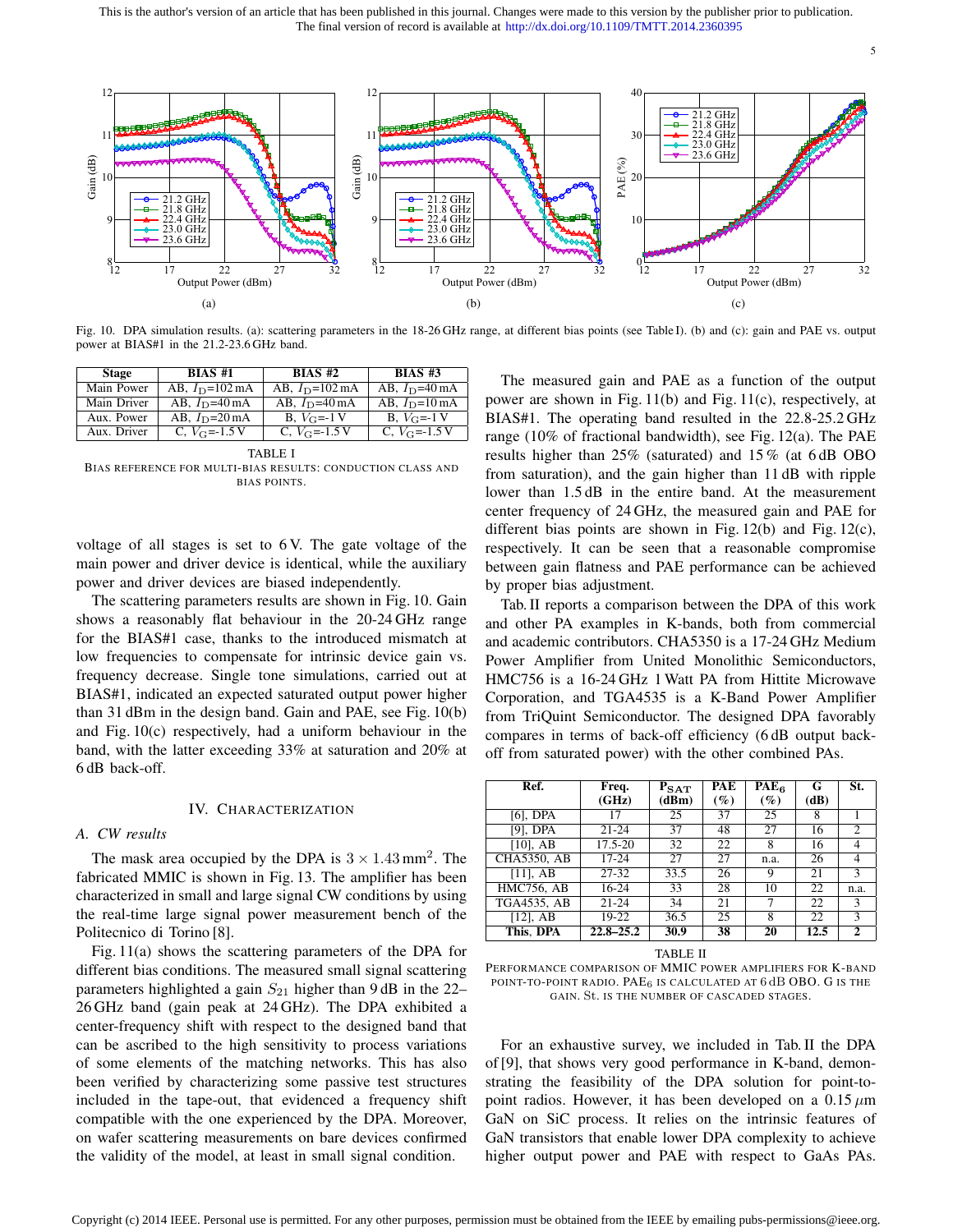This is the author's version of an article that has been published in this journal. Changes were made to this version by the publisher prior to publication. The final version of record is available at http://dx.doi.org/10.1109/TMTT.2014.2360395



Fig. 11. DPA measured results. (a): scattering parameters in the 18-26 GHz range, at different bias points (see Table I). (b) and (c): gain and PAE vs. output power at BIAS#1 in the 22.8-25.2 GHz band.



Fig. 12. DPA measured results. (a): CW saturated output power, saturated PAE, 6 dB back-off PAE and gain vs. frequency at BIAS#1. (b) and (c): gain and PAE vs. output power at 24 GHz at different bias points (see Table I).

Since this GaN process is not commercially available, it cannot be considered as an immediate feasible solution for the backhaul radios market. In fact, GaAs technology still ensures advantages in terms of reliability, robustness, cost and back-compatibility when compared to the relatively new GaN process. The commercial 0.25 *µ*m GaN processes available from different providers (TriQuint Semiconductor, United Monolithic Semiconductor, WIN Semiconductors) are targeted to operate at X-band, Ku-band at best. The full release of  $0.15 \mu m$  GaN processes is, to our best knowledge, still under development.

# *B. Modulated signal results*

The DPA has been characterized also at system level adopting the setup of Fig. 14.

The modulated signal is provided by a vector signal generator (E8267D from Agilent), and the output of the DUT is collected by a vector signal analyzer (N9030A from Agilent). For accurately evaluating the average output power and efficiency of the DPA, a CW on-wafer calibration has been performed, relating the measured power at the DPA plane to the measured power at the vector signal analyzer input.



Fig. 13. Microscope picture of the manufactured DPA, with DC bonding wires and microwave probes.

The adopted test signal has been a 256- Quadrature Amplitude Modulation, with 7.5 dB PAPR, and channel of 7 MHz and 28 MHz. The emission mask, chosen according to the European Telecommunications Standards Institute (ETSI), refers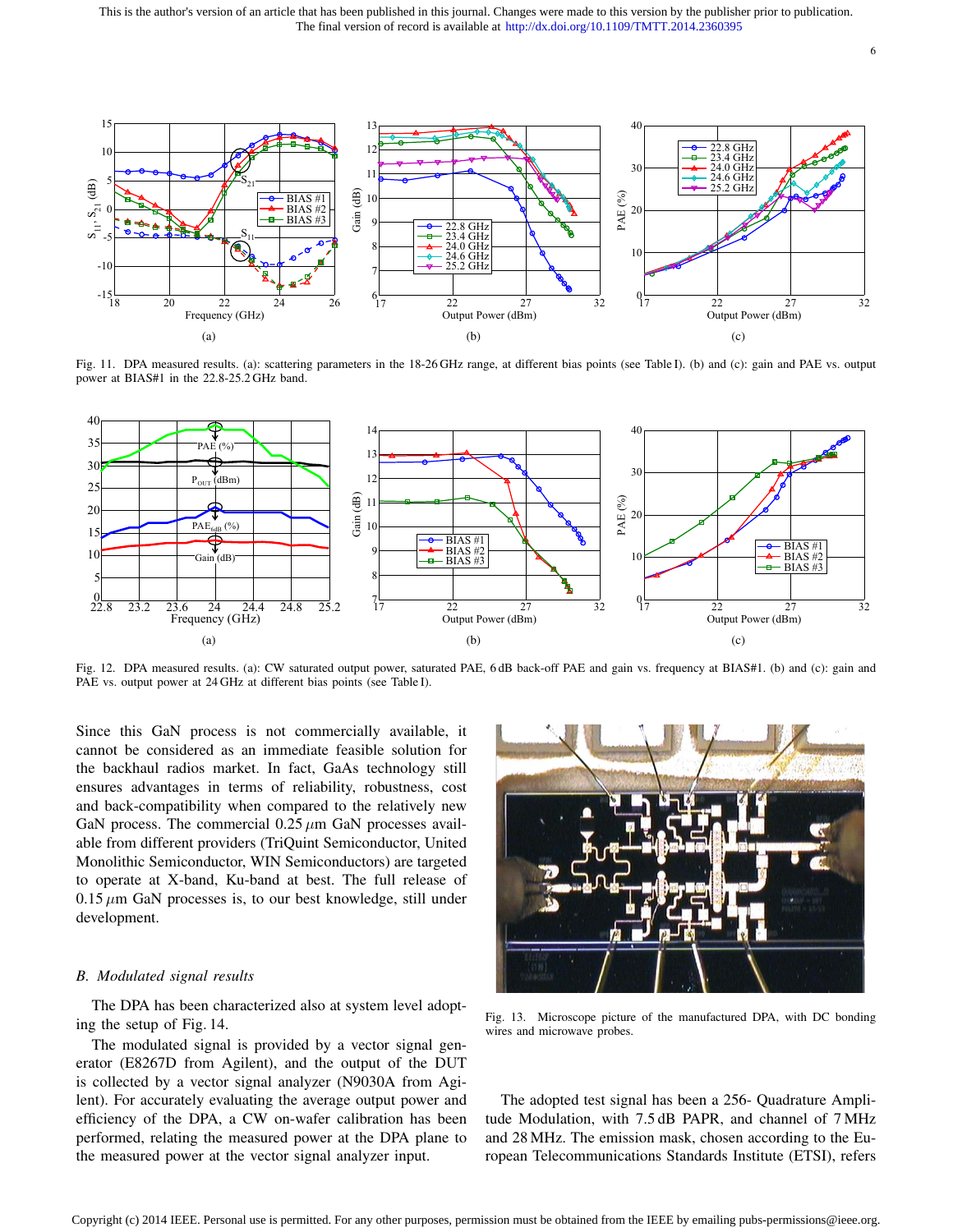7



Fig. 14. Measurement setup for system level characterization and predistortion. (a): schematic; (b): picture.



Fig. 15. 7 MHz channel test signal. Measured output spectrum of the DPA, without and with predistortion. ETSI emission mask is reported. Average output power is 23.5 dBm, average efficiency is higher than 14%.

to spectral efficiency classes 6L and 6LA for the 7 MHz and the 28 MHz cases, respectively [13].

ETSI directives refer to a band between 22 and 23.6 GHz. Due to the frequency shift experienced, the characterization has been carried out at 24 GHz.

In both cases, measuring the DPA in BIAS#1 condition of Table I, and setting the average output power at its theoretical limit of 23.5 dBm, i.e., at around the saturated power minus the signal PAPR of 7.5 dB, the mask compliance could not be



Fig. 16. 28 MHz channel test signal. Measured output spectrum of the DPA, without and with predistortion. ETSI emission mask is reported. Average output power is 23.5 dBm, average efficiency is higher than 14%.

achieved.

A digital predistorter (DPD) based on a memory oddpolynomial model [14] has been introduced. In both the 7 MHz and 28 MHz channel cases, mask compliance could be achieved, with average output power level of 23.5 dBm, by a DPD odd-polynomial order of  $2p + 1$  with  $p = 4$ , and memory depth of 2. Fig. 15 and Fig. 16 compare the output spectrum with and without predistortion, with resulting average efficiency higher than 14%.

# V. CONCLUSION

Design, simulations, and RF and system level characterizations of a 31 dBm GaAs MMIC Doherty power amplifier for K-band microwave point-to-point radios has been presented. The key design steps, from the topology selection for optimum gain vs. power added efficiency trade-off, to the detailed matching networks synthesis, have been addressed. CW characterization results showed promising results, confirming the feasibility of the adopted strategy, while system level measurement adopting digital predistortion proved good performance in presence of higher-order modulated signals. The partially envisaged frequency shift, related to the high sensitivity to process variation of some parts, will be corrected in the new foundry run with the desensitization of the overall design.

# ACKNOWLEDGMENT

Keysight Technologies Italia is sincerely acknowledged for the support in the system level characterization.

# **REFERENCES**

- [1] O. Tipmongkolsilp, S. Zaghloul, and A. Jukan, "The evolution of Cellular Backhaul technologies: Current issues and future trends," *IEEE Commun. Surveys Tuts.*, vol. 13, no. 1, pp. 97–113, quarter 2011.
- [2] V. Camarchia, J. Fang, J. Moreno Rubio, M. Pirola, and R. Quaglia, "7 GHz MMIC GaN Doherty Power Amplifier with 47% efficiency at 7 dB output back-off," *IEEE Microw. Wireless Compon. Lett.*, vol. 23, no. 1, pp. 34–36, Jan. 2013.
- [3] D. Gustafsson, J. C. Cahuana, D. Kuylenstierna, I. Angelov, N. Rorsman, and C. Fager, "A Wideband and Compact GaN MMIC Doherty Amplifier for Microwave Link Applications," *IEEE Trans. Microw. Theory Techn.*, vol. 61, no. 2, pp. 922–930, Feb. 2013.
- [4] L. Piazzon, P. Colantonio, F. Giannini, and R. Giofrè, "15% Bandwidth 7 GHz GaN-MMIC Doherty Amplifier With Enhanced Auxiliary Chain," *Microwave and Optical Technology Letters*, vol. 56, no. 2, pp. 502–504, Feb. 2014.
- [5] V. Camarchia, S. Guerrieri, G. Ghione, M. Pirola, R. Quaglia, J. Moreno Rubio, B. Loran, F. Palomba, and G. Sivverini, "A K-band GaAs MMIC Doherty power amplifier for point-to-point microwave backhaul applications," in *2014 International Workshop on Integrated Nonlinear Microwave and Millimetre-wave Circuits (INMMiC)*, Apr. 2014, pp. 1–3.
- [6] C. Campbell, "A fully integrated Ku-band Doherty amplifier MMIC," *IEEE Microw. Guided Wave Lett.*, vol. 9, no. 3, pp. 114–116, Mar. 1999.
- [7] D. E. Dawson, "Closed-form solutions for the design of optimum matching networks," *IEEE Trans. Microw. Theory Techn.*, vol. 57, no. 1, pp. 121–129, Jan. 2009.
- [8] V. Camarchia, V. Teppati, S. Corbellini, and M. Pirola, "Microwave Measurements -Part II Non-linear Measurements," *IEEE Instrum. Meas. Mag.*, vol. 10, no. 3, pp. 34–39, Jun. 2007.
- [9] C. Campbell, K. Tran, M.-Y. Kao, and S. Nayak, "A K-Band 5W Doherty Amplifier MMIC Utilizing 0.15 $\mu$ m GaN on SiC HEMT Technology," in *IEEE Compound Semiconductor Integrated Circuit Symposium (CSICS), 2012*, Oct. 2012, pp. 1–4.